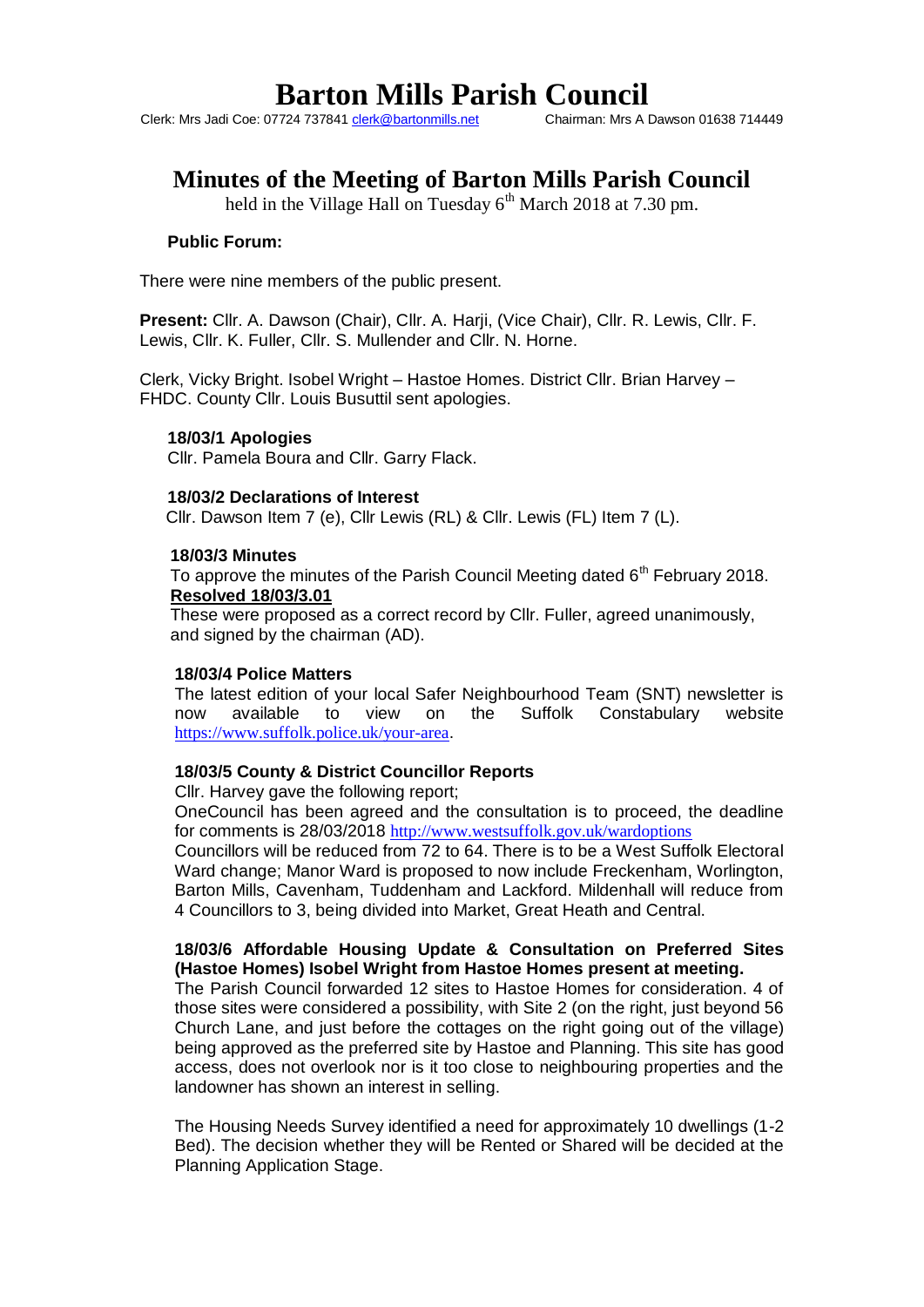Clerk: Mrs Jadi Coe: 07724 737841 clerk@bartonmills.net

Following negotiations with the landowner and also whether they agree to sell, the planning application should take 6-9 months, with the build completed within approximately 2-3 years. The issues of the footpath extension and condition, speed limit to 30mph being extended and BT Services will all be part of the consultation process and will be considered at application stage. The houses will be allocated to those with a direct local connection to Barton Mills, this definition is included within the Section 106 in perpetuity. To register go to; https://www.home-link.org.uk/click on Register and fill out the application.

# **Resolved 18/03/6.01**

It was agreed unanimously to instruct Hastoe Homes to proceed with negotiations for site 2.

#### **18/03/7 Planning and Environment General & For Consideration:**

(i) DC/18/0018/HH – Revised Plans - (i) two storey rear extension (ii) single storey side extension (following demolition of existing garage) (iii) single storey front extension (to include porch and garage (iv) replacement side dormer - 33 Church Meadow, Barton Mills

### **Resolved 18/03/7.01**

Objections submitted  $28<sup>th</sup>$  February 2018. Vote was taken by email between meetings with an even vote, the Vice Chairman gave the casting vote in the absence of the Chair, to object.

This application is to go to Delegation Panel on  $7<sup>th</sup>$  March 2018.

(ii) DC/18/0129/FUL - (i) Front Porch, (ii) 1no. Workshop and carport and (iii) Private access road - Belle Vue, Newmarket Road, Barton Mills (*To be considered at Full Committee 07/03/18)*

#### **Resolved 18/03/7.02**

No objections. 4 in favour, with 3 abstentions.

(iii) DC/18/0248/VAR - Variation of condition 2 of DC/17/1115/FUL - to allow use of revised drawings with design changes for (i) Replacement building, (ii) canopy reduction and (iii) parking - Barton Mills Service Station, Fiveways, Barton Mills

#### **Resolved 18/03/7.03**

No objections. Unanimous vote.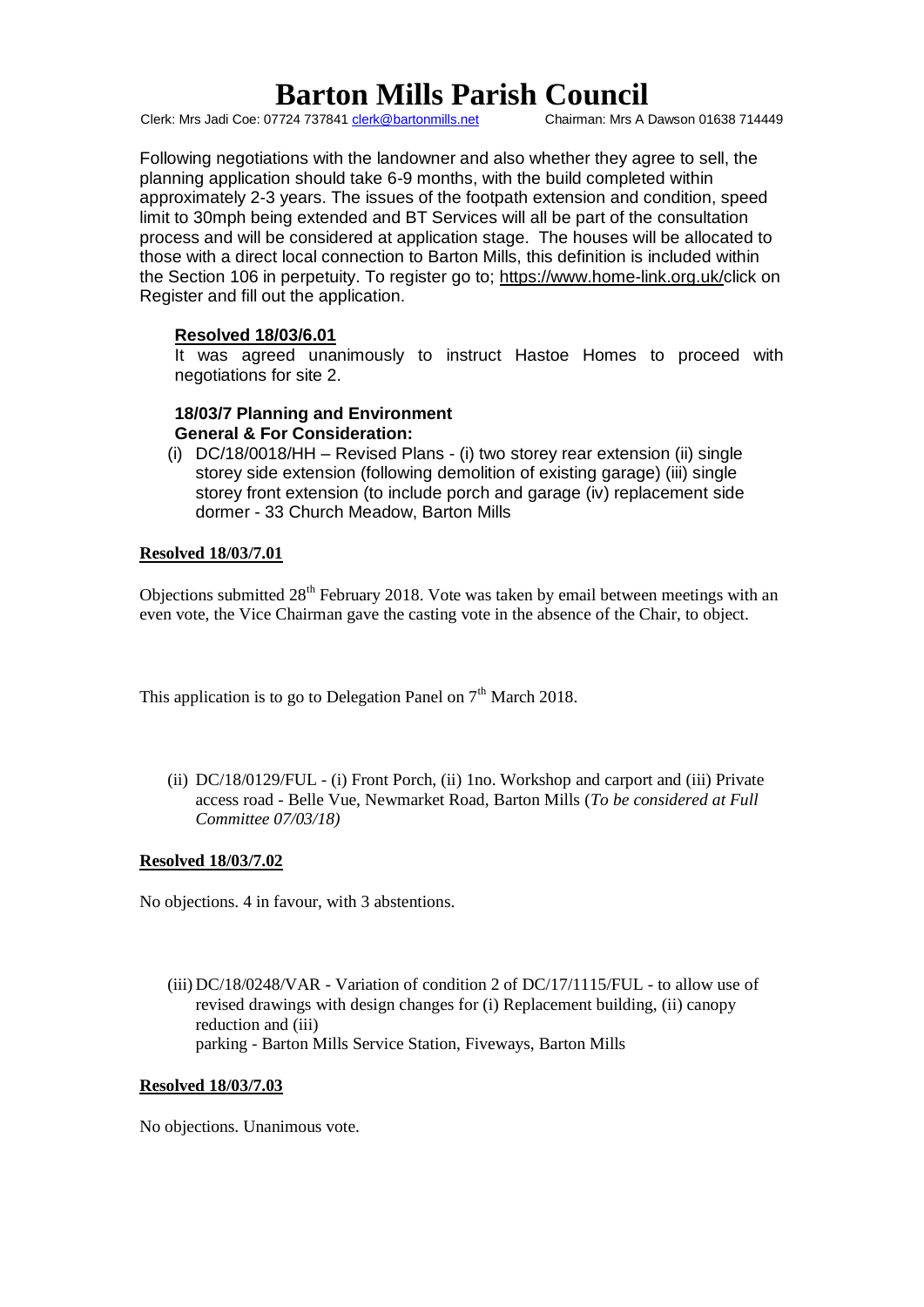Clerk: Mrs Jadi Coe: 07724 737841 clerk@bartonmills.net

The Clerk advised that the previously refused application DC/16/2847/OUT had gone to appeal.

**Tree Applications (For Information Only)** None.

# **Awaiting Forest Heath decisions and pending appeals:**

- a) DC/18/0010/ADV Application for Advertisement Consent (i) 2no. internally Illuminated fascia signs and (ii) 2no. internally illuminated freestanding shard signs - Barton Mills Service Station Fiveways Barton Mills – *Approved 15/02/2018*
- b) DC/18/0001/HH Householder Planning Application (i) porch (ii) single storey rear extension (following demolition of existing garage and rear conservatory) - 24 Church Meadow Barton Mills – *Approved 21/02/2018*
- c) DC/17/2604/FUL Householder Planning Application Double garage for temporary living accommodation (retrospective) - Land West of 35 The Street Barton Mills – *Approved 21/02/2018*
- d) DC/16/0683/FUL Retention of hand car wash operation Car Wash Fiveways Services, Fiveways, Barton Mills – *Approved 22/02/2018*
- e)  $DC/17/2435/FUL 1$  dwelling following demolition of outbuilding. Resubmission Land adjacent to the Old Maltings, The Street, Barton Mills - *Still Pending*
- f) 'Fiveways Farm' Update *None to report.*
- g) Update on Section 106 Monies

The Clerk has contacted David Burkin at FHDC to enquire if any S.106 monies are being held for Barton Mills, awaiting a response. Cllr. Harvey advised he would also look into S.106 for the Dairy Site.

h) Discussion of Planning Application 'Minden House – DC/17/2220/FUL -

Cllr. Dawson advised she had been approached by the architect to request a change to our comments to be submitted to Planning and to request a reconsideration of the application, based on our change of comments. Cllr. Dawson advised she had already explained that the Parish Council comments had been submitted incorrectly onto the Planning Portal, and that she had written to Ed Fosker FHDC Planning advising him of the submission error. Cllr. Harvey clarified that the application had been refused by Delegation, due to several factors, including it being outside the settlement boundary and secondary village. It was agreed no further action would be taken other than what had already been actioned by Cllr. Dawson.

### **18/03/8 Clerks Report & Matters Arising from the Minutes of the Last Meeting (For Info Only)**

The Clerk advised that Highways had replied to say that no remedial action would be taken regarding the potholes on 'The Street' between the Bull Inn and Bell Pub.

The Clerk advised that a second Public Awareness Session for the Defibrillator could be arranged at a cost of £175 + VAT. It was agreed to defer until the 1<sup>st</sup> Anniversary of the Defibrillator.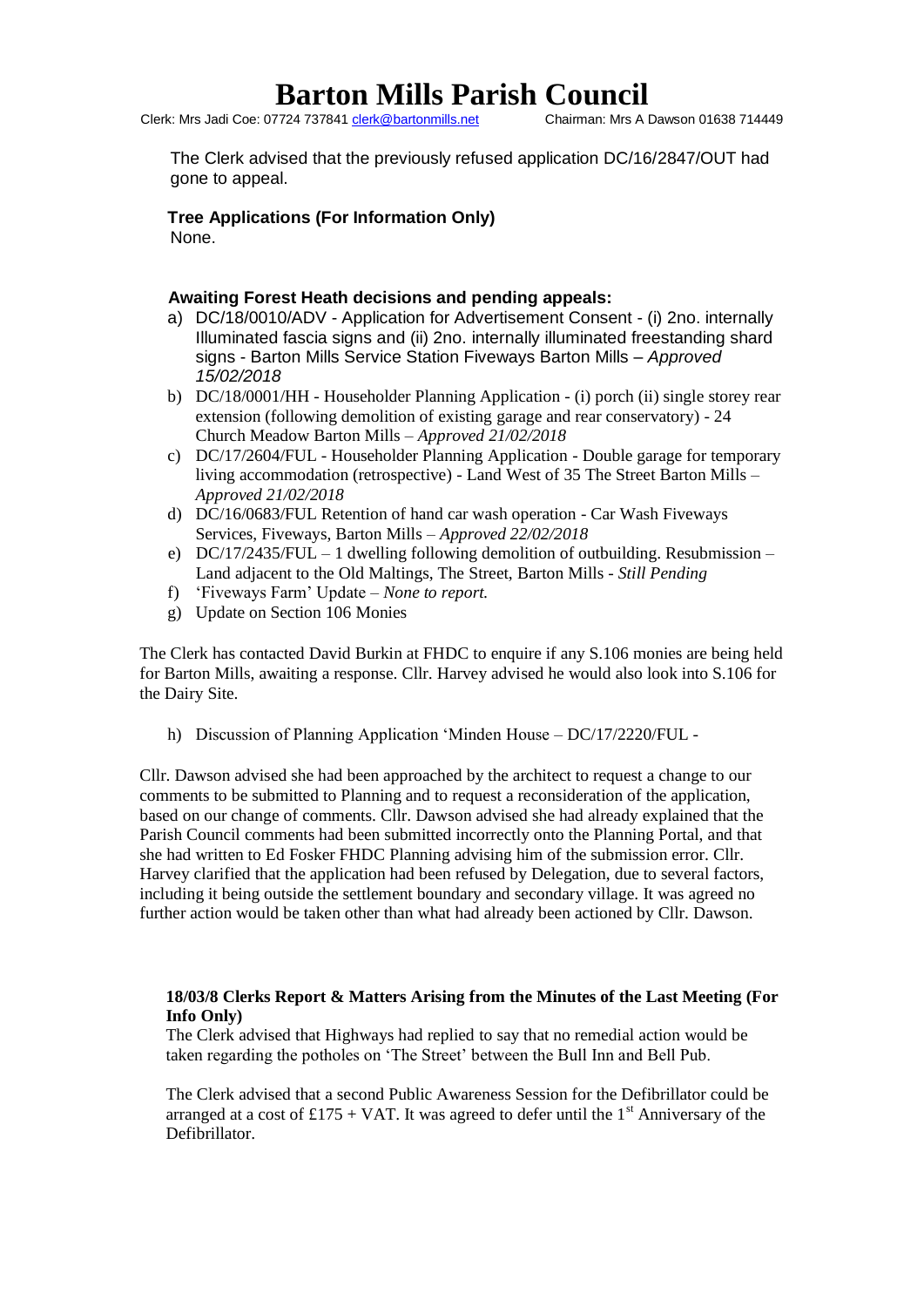Clerk: Mrs Jadi Coe: 07724 737841 clerk@bartonmills.net

The Clerk presented costs to join the West Suffolk Play Inspections Schedule, for monthly and Annual RoSPA Inspections for the Play Area at a cost of  $£25 + VAT$  pcm, and  $£53.08 + *VAT*$  for the annual inspection. It was agreed to defer until the next meeting to establish if Cllr. Boura wished to complete training to carry out the inspections first. The Clerk is to ask for an extension to the deadline for signing up to the scheme until after the next meeting.

#### **18/03/9 Correspondence**

'Bell Lane Solstice' – Cllr. Lewis (RL) advised that the 10<sup>th</sup> Bell Lane Solstice Music Event in Barton Mills, will be held on Saturday 23rd June 2018. It is proposed to run the arrangements exactly the same as previous years, with the exception of the Road Closure on Bell Lane being extended until 12 noon the following day to allow the stage to be taken down, without early morning noise disruption to residents.

'Hedge 36 Mildenhall Road' – Cllr. Lewis (FL) advised that she had received a request from a pedestrian to ask if the Parish Council could write to the residents of 36 Mildenhall Road, to ask them to cut back the hedge on the boundary of their land and the footpath, as it is causing an obstruction to pedestrians etc. It was agreed that the Clerk should write to the resident.

The Clerk advised that the Annual Parish Meeting of Mildenhall Parish Council is to be held on  $17<sup>th</sup>$  April 2018.

The 'Lark in the Park' event is to be held again in Mildenhall on Saturday 14<sup>th</sup> July 2018.

#### **18/03/10 Parish Matters**

(i) Update on New Community Notice Board for the Playing Field (FL)

Cllr. Lewis (FL) advised that the funding had been received and she would like to recheck the sizing of the board before ordering.

(ii) Update on Street Lighting Program Update & Quotes (PB)

The Clerk advised that the contract for the 4 Victorian Lamps had now been set up with K&M Lighting, as the previous year they had forgotten to add the works to the schedule. The Clerk has given them details of the light which is not working at present. Cllr. Boura advised by email that the solar lights had been ordered.

(iii) Maintenance of Assets None.

(iv) Great British Spring Clean Update

The event had to be cancelled due to weather conditions. It is hoped to rearrange the event for either  $17<sup>th</sup>$  or  $24<sup>th</sup>$  March, date to be confirmed once Cllr. Lewis (FL) has spoken with Ken Venus. Cllr. Lewis is to redo the posters once arranged.

Cllr. Dawson advised that the works on the A11 had turned up several tyres that needed disposing. Cllr. Harvey advised he had sent the report to Mark Walsh and was awaiting a response. It was suggested that the tyres be included in the collection from the litter pick when it is rearranged.

(v) To Consider a Concrete ramp/path from Field to Car Park (Quotes FL)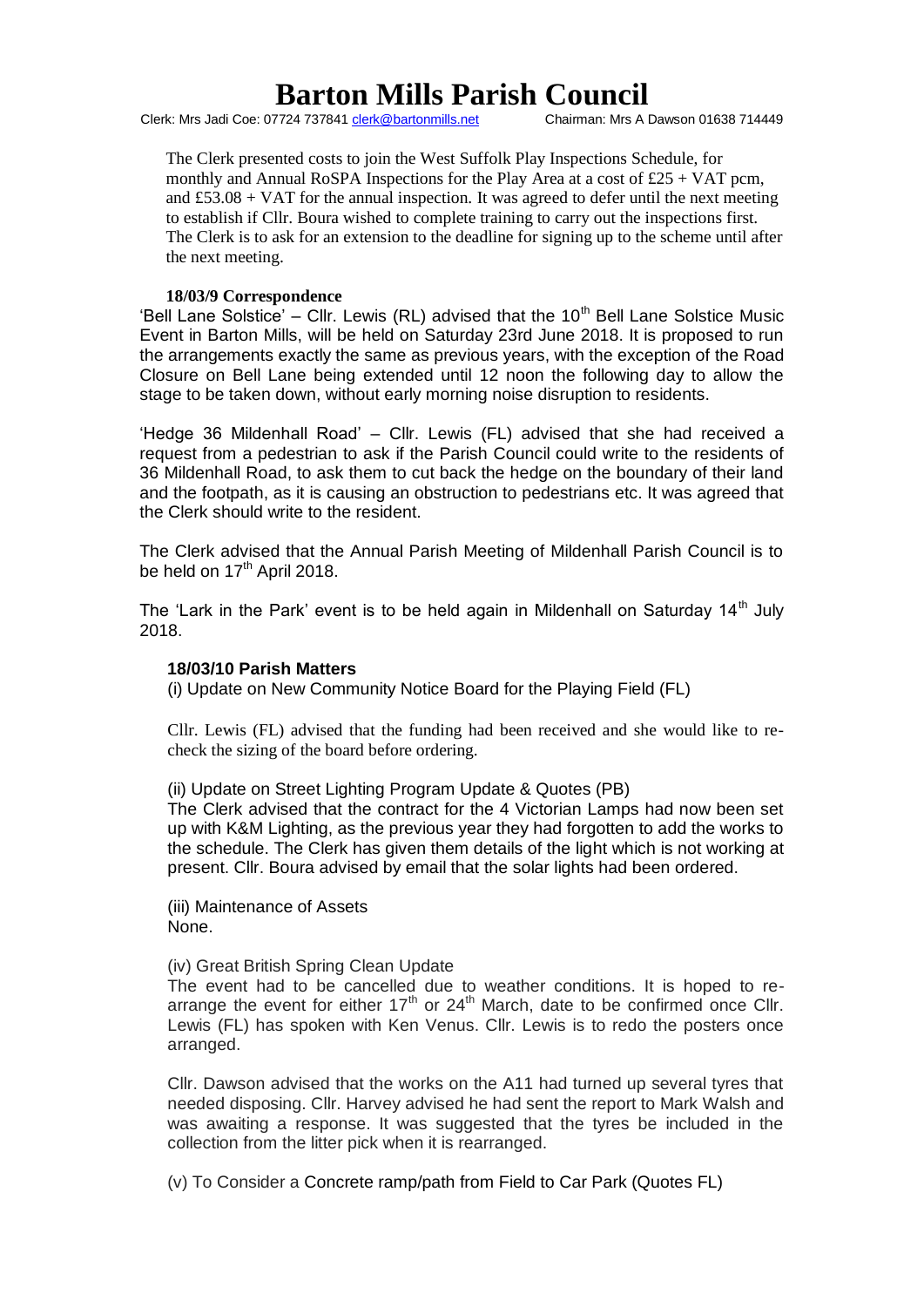Clerk: Mrs Jadi Coe: 07724 737841 clerk@bartonmills.net

Cllr. Lewis (FL) advised that the Village Hall Committee would be carrying out works to install a concrete path from the hall ramp to the car park. They would like the Parish Council to pay for the works to relay the paving slabs and lower the kerb from the field to the car park at a quoted cost of £295. (This is because the Parish Council is the owner of the field and that part of the car park). Cllr. Lewis (RL) proposed for the works and payment with 5 for, 1 against and 1 abstention.

### **Resolved 18/03/10.01**

It was agreed to carry out works to relay the paving slabs and lower the kerb from the field to the car park, and to pay £295 for these works.

(vi) To Consider Signage and Turning Area 'Old Mill Lane'

Cllr. Dawson advised that a resident had raised an issue of vehicles parking and blocking the turning circle, so that when cars/lorries do go up there by mistake, they have to reverse down the road, which is quite dangerous. It was agreed that the Clerk would ask Highways if it is possible to erect a decent viewable sign saying 'Dead End' or 'No Through Road'. The Clerk is also to report the damaged bollard on Old Mill Lane.

### **18/03/11 Highways & Footpaths**

(i) SID Update & Confirm March/April 2018 Rota

The rota of volunteers was agreed for March & April. Cllr. Harvey asked if the sign on Mildenhall Road could be reversed to catch speeding going out of the village on the bend. It was agreed that this would not be possible as the sign is not reversible on that post.

# **18/03/12 Finance & Policies**

(i) Parish Council Bank Balances and Reconciliation from list of Payments and Receipts.

Cllr Dawson proposed approving these and it was agreed unanimously.

#### **Resolved 18/03/12.01**

The bank balances and reconciliation of payments and receipts were received and adopted and signed as such by the Chairman, Cllr. Dawson. The bank account balance as of  $20<sup>th</sup>$  February 2018 is £23,501.12.

(ii) Cheques for signing and approval and to authorise payment of outstanding invoices.

| <b>INCOUVEU 10/03/14.04</b> |                                 |     |         |
|-----------------------------|---------------------------------|-----|---------|
| <b>Rainbow Club</b>         | Annual donation                 | 674 | £150.00 |
| Good Neighbour              | Annual donation                 | 675 | £150.00 |
| Scheme                      |                                 |     |         |
| St Mary's Church            | <b>Barton Miller advert</b>     | 676 | £10.00  |
| Mrs. V Bright               | Salary 1-6 March 2018           | 677 | £51.35  |
| Mrs V Bright                | Mileage, expenses & extra hours | 678 | £57.64  |

The cheques were approved and signed by Cllr. A. Dawson and Cllr. A. Harji. **Resolved 18/03/12.02**

(iii) Update on Account for Reserves

No update available